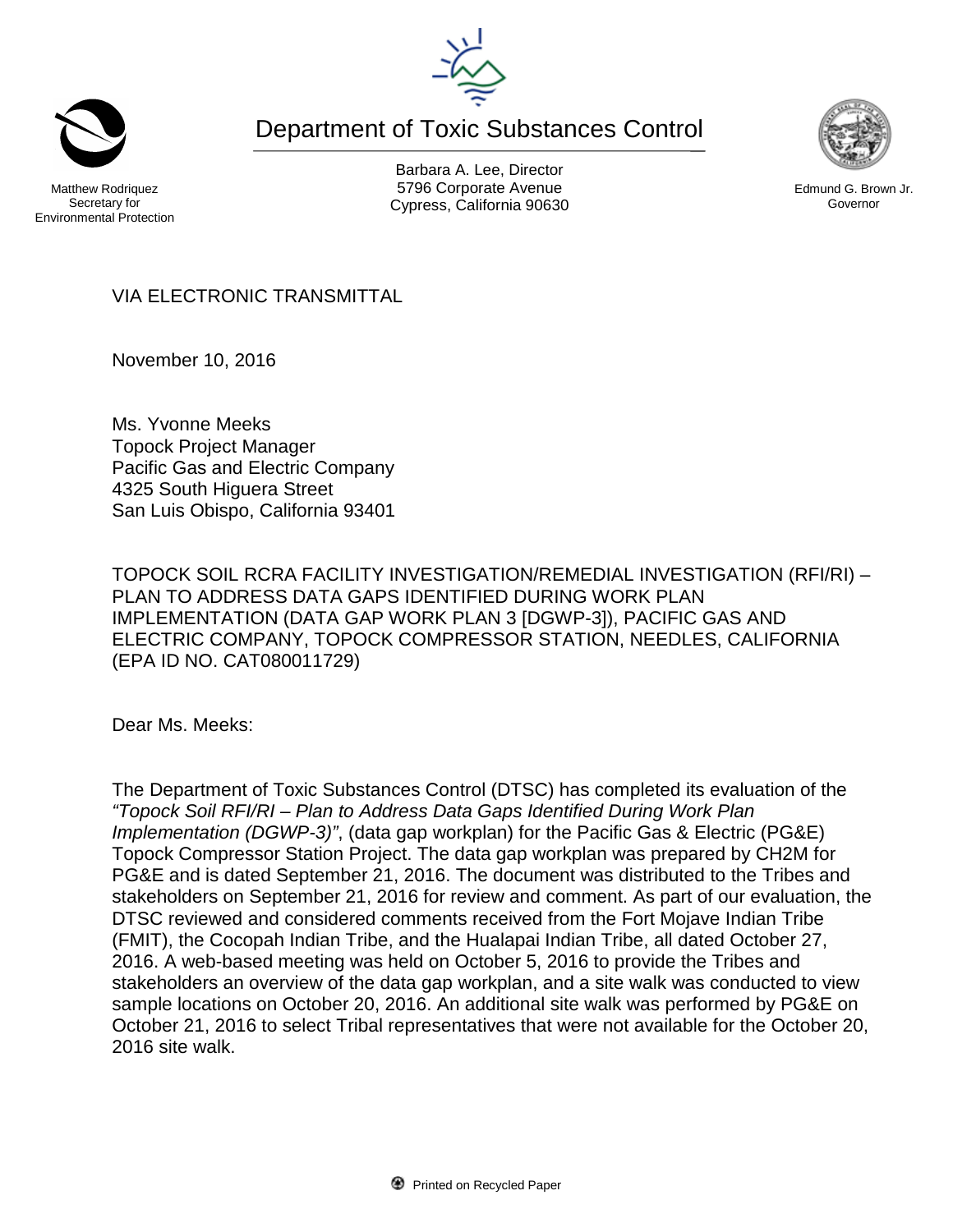Ms. Yvonne Meeks November 10, 2016 Page 2 of 5

Below are DTSC's responses to comments received from the Tribes along with direction to PG&E.

The Tribes provided comments related to impacts associated with collecting additional samples from previously sampled locations, and also the use of mechanical equipment to re-sample locations that were previously sampled using hand tools. The August 2015 Final Soil Investigation Environmental Impact Report (Soil FEIR) properly described the main project objective in Section 1.3.2 and Section 3.4, which is "to gather sufficient soil samples to be able to reliably characterize the nature and extent of soil and sediment contamination within the Project Site." Furthermore, Section 3.5 of the Soil FEIR properly described a range of sampling methods and considered multiple mobilizations of workers, sampling equipment and support trucks during the soil investigation project. Furthermore, for impact analysis (e.g. Section 4.4.3.3 Impact Analysis of Cultural Resources, and Section 4.7.3.3 Impact Analysis of Noise) the Soil FEIR properly considered the range of sampling method and equipment to be used during drilling and excavation of soil borings.

As described in the data gap workplan, an attempt will be made to collect deeper samples from 23 previously sampled locations to delineate the vertical extent of contamination. It is anticipated that the locations will be sampled using a hydrovac (and potentially hand tools for those locations proposed to be sampled at 2-feet below grade) with the exception of one boring in SWMU 6 (located inside the station) that will be attempted with a drill rig, if feasible. Depending on the field conditions encountered, most of the locations will be sampled at various depths, including 2, 5 and 9 feet, with two proposed to be sampled at 14 feet below ground surface. The Soil FEIR described sampling at different locations using different sampling methods, with the intent of using the least intrusive method feasible depending on the conditions encountered at the specific location. For deeper samples, the feasible methods are limited to using mechanical equipment since hand tools are restricted to sampling only shallow depths. Additionally, Section 3.5.2.9 of the Soil FEIR indicates that while the full extent of potential effects on the environment from the proposed collection methods were assessed, "efforts will be made to employ the least invasive method(s) feasible". Phasing work ensures that the least invasive measures are employed.

The Tribes commented that the data gap workplan lacks sufficient detail and rationale for the proposed sample locations, and that the soil screening levels used in the evaluation of the data should be provided. The description/rationale for each of the proposed sample location is identified in the data gap workplan and is similar in format to the description/rationale in the soil RFI/RI workplan. Additional information was also provided during the October 5, 2016 meeting and October 20, 2016 site walk. To enable the Tribes and stakeholders the ability to perform independent evaluations, the existing soil data set and sample location map were previously transmitted by PG&E in June and September 2016 to the Tribes and stakeholders via electronic mail. Also, as previously provided, the screening levels are identified in the soil RFI/RI workplan and were also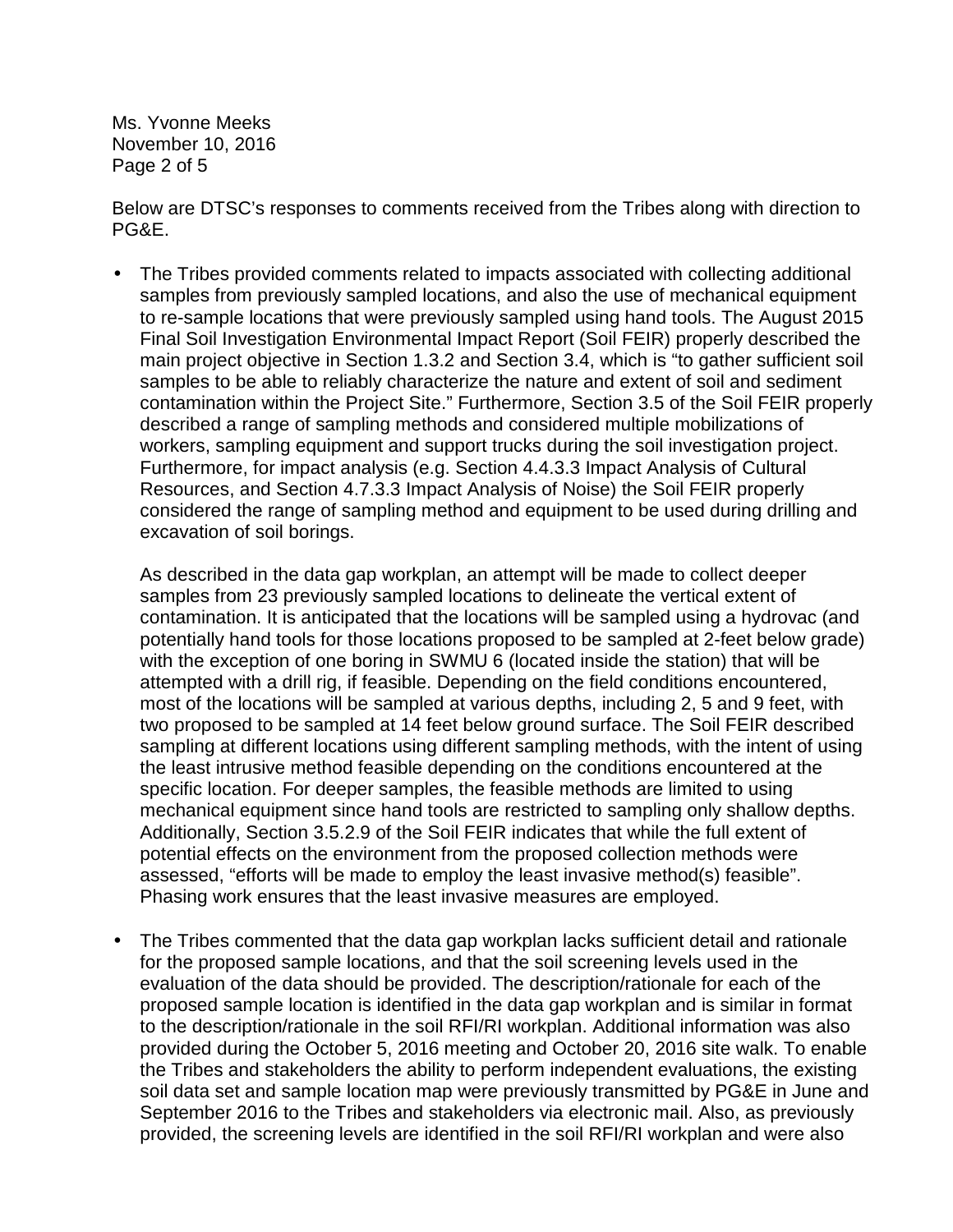Ms. Yvonne Meeks November 10, 2016 Page 3 of 5

> included in the soil data set (soil screening tab) submitted by PG&E to the Tribes and stakeholders.

- The Cocopah and Hualapai Indian Tribes requested that PG&E provide the soil sample location coordinates and figures showing adequate detail and quality be provided to assist in the Tribes evaluation of the data. Additionally, the Tribes requested that an index page be provided to assist in the proper printing of the figures. DTSC believes that the figures provided in the work plan are adequate to perform the proposed scope of work. However, for future submittals, DTSC requests that PG&E work closely with the requesting Tribes to provide figures, and other pertinent information that will assist the Tribes in evaluating the spatial information relevant to the project.
- The FMIT commented that reasonable alternatives to the proposed sampling should be considered, such as using risk assessment tools, modeling, mapping concentration trends, and deferring to remediation confirmation sampling. Consistent with the same data gap evaluation process utilized in the development of the soil investigation workplan, DTSC, the Department of Interior (DOI), and PG&E evaluated various alternatives and took great effort to minimize the number of additional samples. As explained by PG&E during the October 5, 2016 web-based meeting, October 19, 2016 CWG, and the October 20, 2016 field walk, a number of data gaps were identified, but are deferred for later consideration. The purpose of which is to minimize the number of samples and intrusion to the landscape. However, some of these data gaps may still need to be fulfilled at a later date if ambiguities exist for cleanup decisions. Likewise, some of these deferred data gaps could be addressed during the corrective measures study/remedy selection phase of the project if cleanup is necessary. Furthermore, the agencies are also implementing other options to minimize intrusion by re-analyzing previously collected samples that are archived at the laboratory. DTSC believes that the proposed new sampling locations represent the minimum data collection efforts necessary to address uncertainties in understanding the nature and extent of contamination but allow the process to move forward with evaluating risk and the potential need for cleanup. It is noteworthy that DTSC would normally require significantly more data collection efforts on other projects to characterize the nature and extent of site contamination.
- The FMIT commented on using characterization data to determine background range for dioxins in soil and that some of the detected concentrations may be due to background. DTSC does not disagree that it might be possible that some dioxins may be attributable to background levels, and that background levels could be useful as an additional screening tool to characterize dioxin contamination; however, the significantly elevated levels of dioxin, when compared to ecological and human health risk screening levels, suggests that the elevated levels of dioxins encountered at certain portions of the site can be attributed to historic site activities. DTSC hopes that the proposed additional sampling will provide the needed information to assist in characterizing the nature and extent of the dioxins/furans contamination at the site.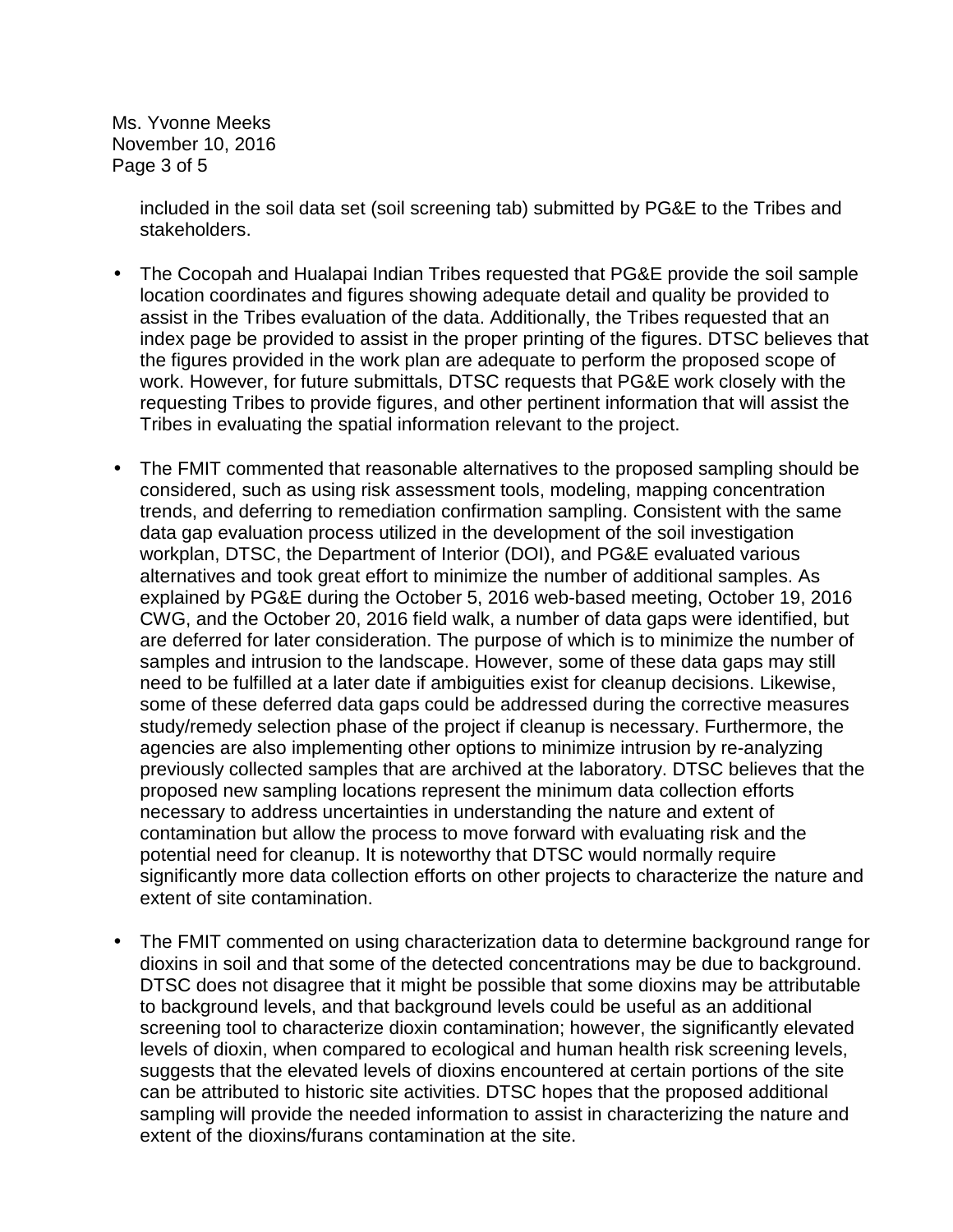Ms. Yvonne Meeks November 10, 2016 Page 4 of 5

The FMIT commented that sufficient data exists on the decreasing concentrations of contaminants in the lower stretch of Bat Cave Wash and the known occurrence of regular scouring and deposition of sediments in the wash to perform risk calculations. FMIT representatives also previously suggested that existing data can be used to perform risk calculations for the site. DTSC does not believe that there is sufficient understanding of contaminant sources and distribution to properly perform a meaningful risk evaluation for the site. Such is the case with dioxins and furans, which are often risk drivers in a risk assessment. If the previous limited data was used to perform a risk assessment, these contaminants would have potentially been inadequately and improperly dismissed. In section 2.3 of the Soil FEIR, DTSC appropriately specified the necessary corrective action process which distinctively separated the RCRA Facility Investigation/ Remedial Investigation (RFI/RI) from the risk assessment process, where the "RFI/RI is an in-depth investigation designed to gather data needed to determine the nature and extent of contamination at a site."

The recent soil sampling event and the additional data gathering efforts proposed in the data gap workplan will bring the site closer to attaining a sufficient data set to perform a risk evaluation and, if needed, evaluation of potential remedial alternatives. DTSC is concerned that evaluating risk with inadequate site characterization will either result in an underestimation of risk (unknowingly leaving unacceptable contamination in-place) or over-estimating risk (potentially performing excessive remedial actions). DTSC is aware that the Tribes and their technical experts understand the delicate balance that is necessary in the site cleanup process, particularly in a sensitive environment such as Topock.

The FMIT provided sample location-specific comments and recommendations, including moving and deleting proposed sample locations based on evaluation of existing data, using topographical restrictions as physical barriers, evaluating concentration trends, assuming removal will take place and deferral of data collection during confirmation sampling. Additionally, the FMIT noted that exact sample locations were not marked in the field during the October 20 & 21, site walks. The recommendations listed above were utilized and considered by DTSC, DOI and PGE in the evaluation of data gaps and in the development of the data gap workplan. DTSC appreciates the recommendations on the sample locations and will ask PG&E to review them to determine if adjustments are warranted. However, as previously mentioned, DTSC, DOI and PG&E spent significant efforts to minimize the number of proposed sample locations. The current proposal in the DGWP-3 is the bare minimum data collection efforts that we hope may provide sufficient information to enable the project to move forward. While field adjustments may occur during the sample collection activities, it is unlikely that any of the proposed sample locations will be removed, unless field conditions make them infeasible. It is noted that, as PG&E explained during the October 20, 2016 site walk, the exact sample locations were not marked and only the general locations were identified using temporary orange disks so as to avoid placing more intrusive semi-permanent